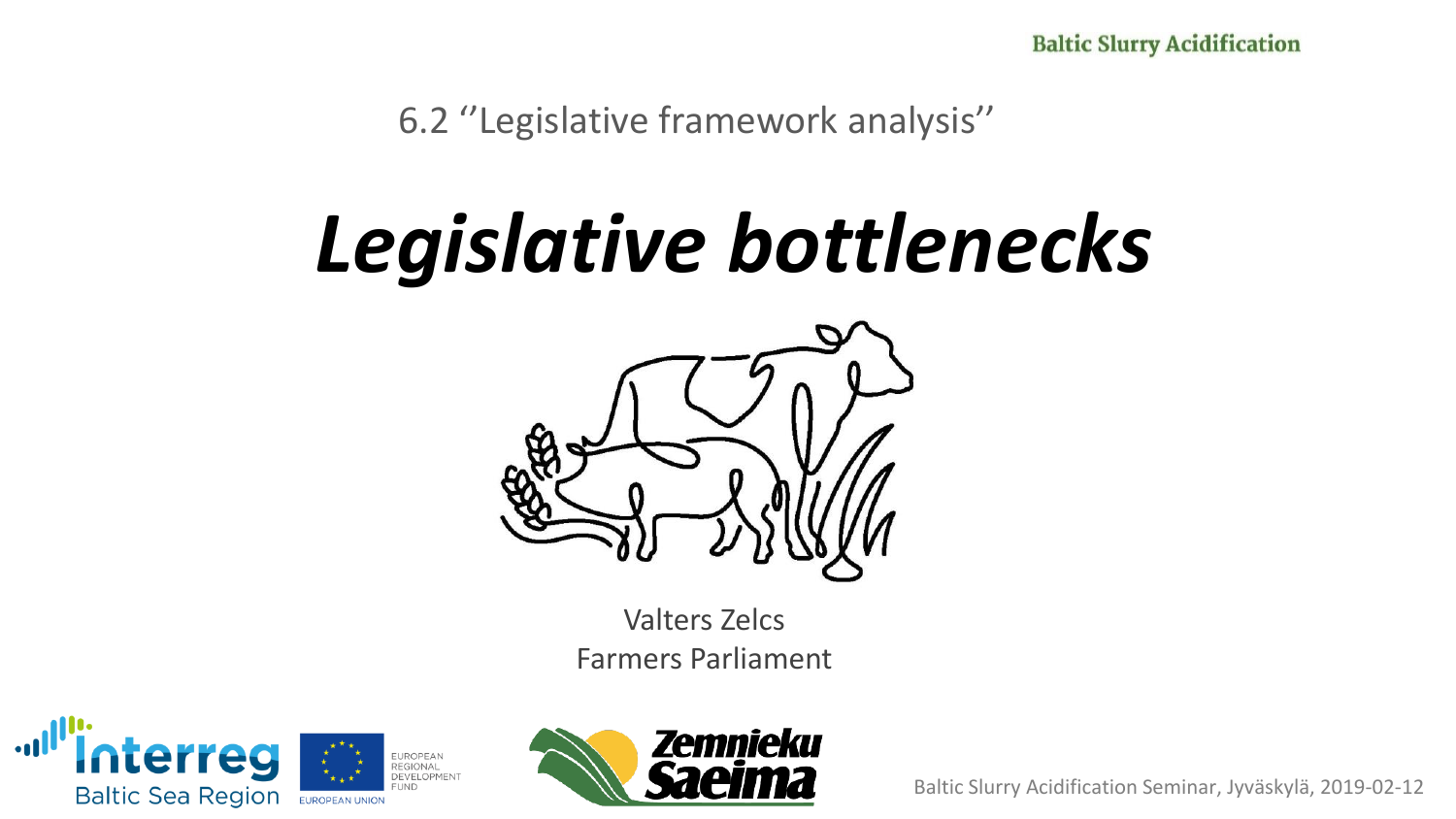



### Content

- About 6.2 work package
- Methodology
- Results
- Main legislative bottlenecks

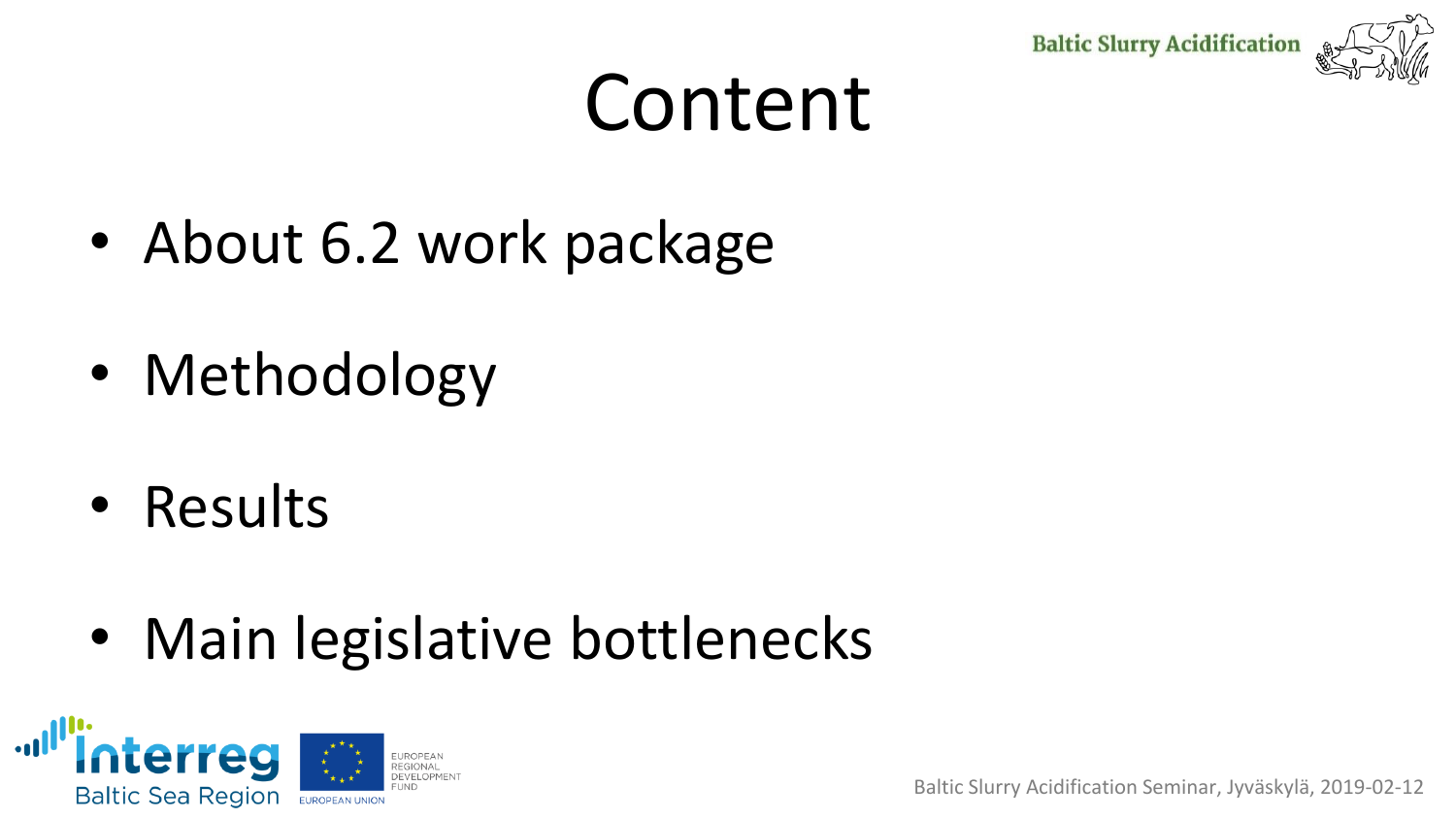



## 6.2 work package

Main goal –

#### To determine the ''friendliness'' of legislative frameworks (of each partner-state) for implementation of SATs.

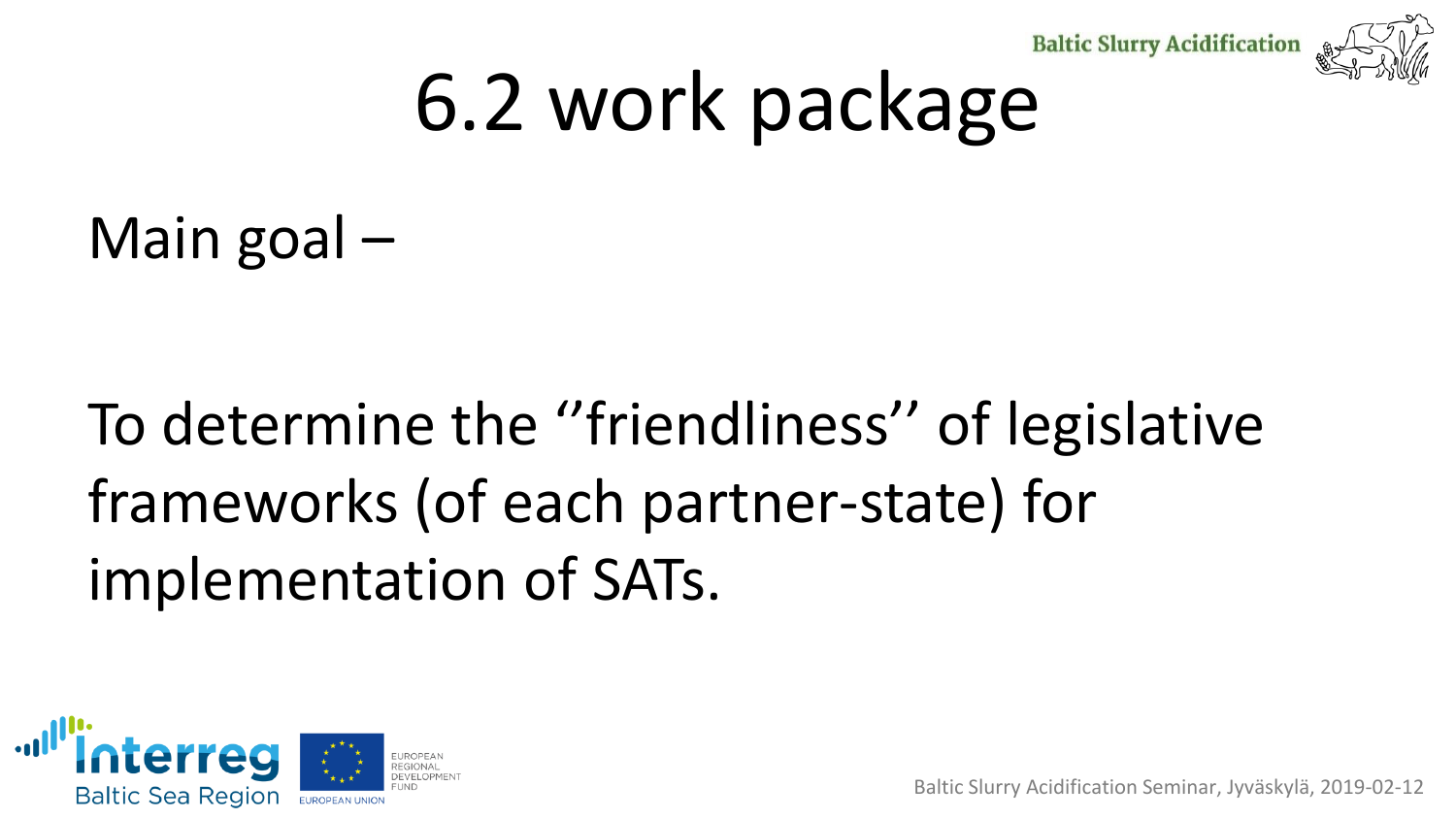



## Methodology

- Creation of questionnaire
- Receiving of filled questionnaires
- Gathering and interpreting of data
	- The evaluation was done by Farmers Parliament, with a possibility to incorporate individual member state comments.

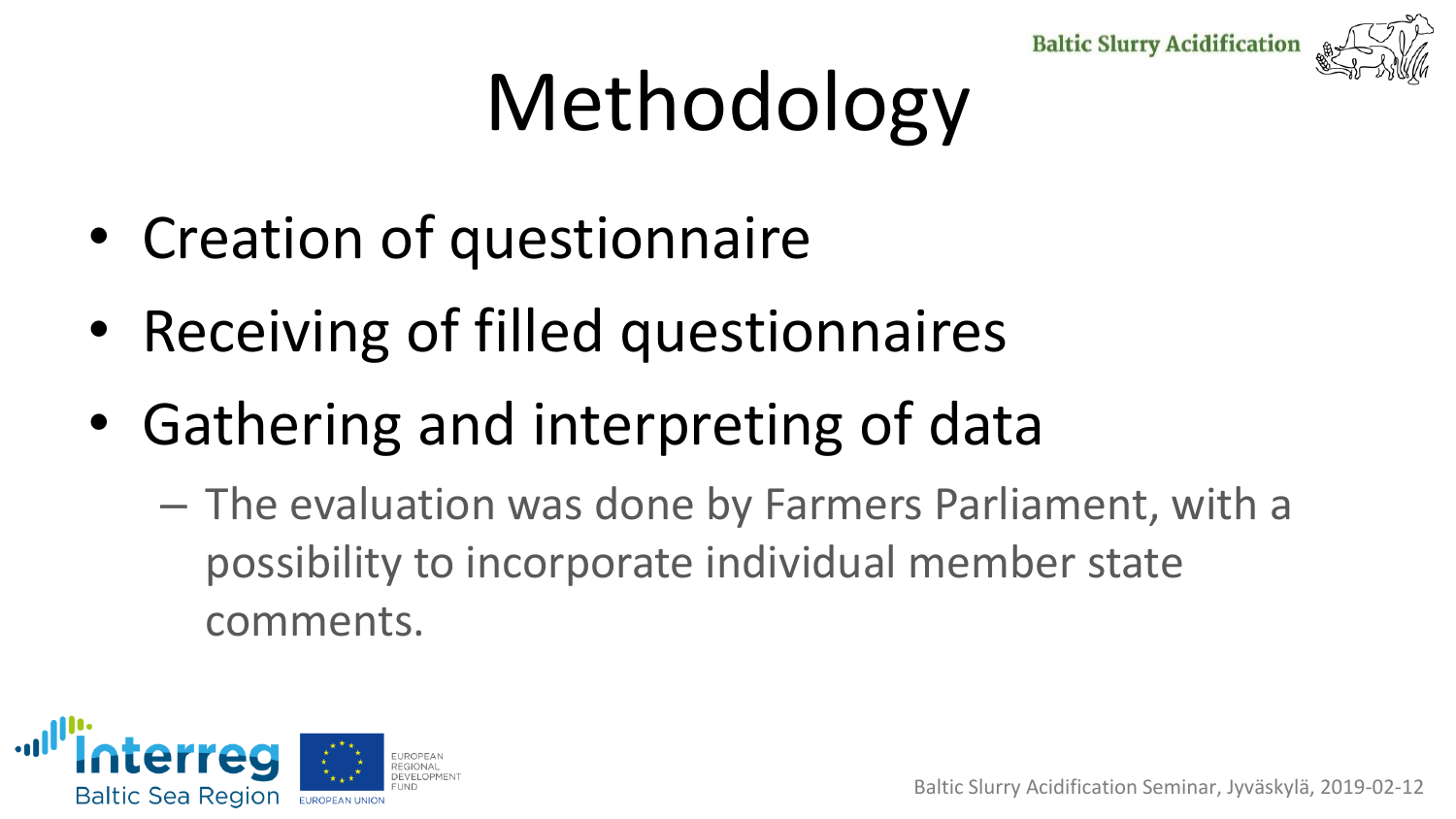### Factors

**Baltic Slurry Acidification** 



|                                             | Requirements for cover on storage tanks to avoid ammonia emissions.                                                                                                                                                          |  |  |
|---------------------------------------------|------------------------------------------------------------------------------------------------------------------------------------------------------------------------------------------------------------------------------|--|--|
|                                             | Limitations of N fertilisation via maximum allowed application norms.                                                                                                                                                        |  |  |
| 3                                           | Requirements for injection of slurry.                                                                                                                                                                                        |  |  |
| 4                                           | Restrictions for recirculation of slurry which has already been removed from livestock<br>houses.                                                                                                                            |  |  |
| 5                                           | Restrictions for size/dimension of slurry channels in stables, or other provisions for design<br>of slurry channels reducing the risks of harmful concentration of gases, when slurry is<br>being removed from the channels. |  |  |
| 6                                           | Other, currently active regulations that could potentially hinder in-field, in-house or in-<br>storage acidification.                                                                                                        |  |  |
|                                             | Support schemes for investing in SATs                                                                                                                                                                                        |  |  |
| <b>Interreg</b><br><b>Baltic Sea Region</b> | Baltic Slurry Acidification Seminar, Jyväskylä, 2019-0                                                                                                                                                                       |  |  |

**Jul**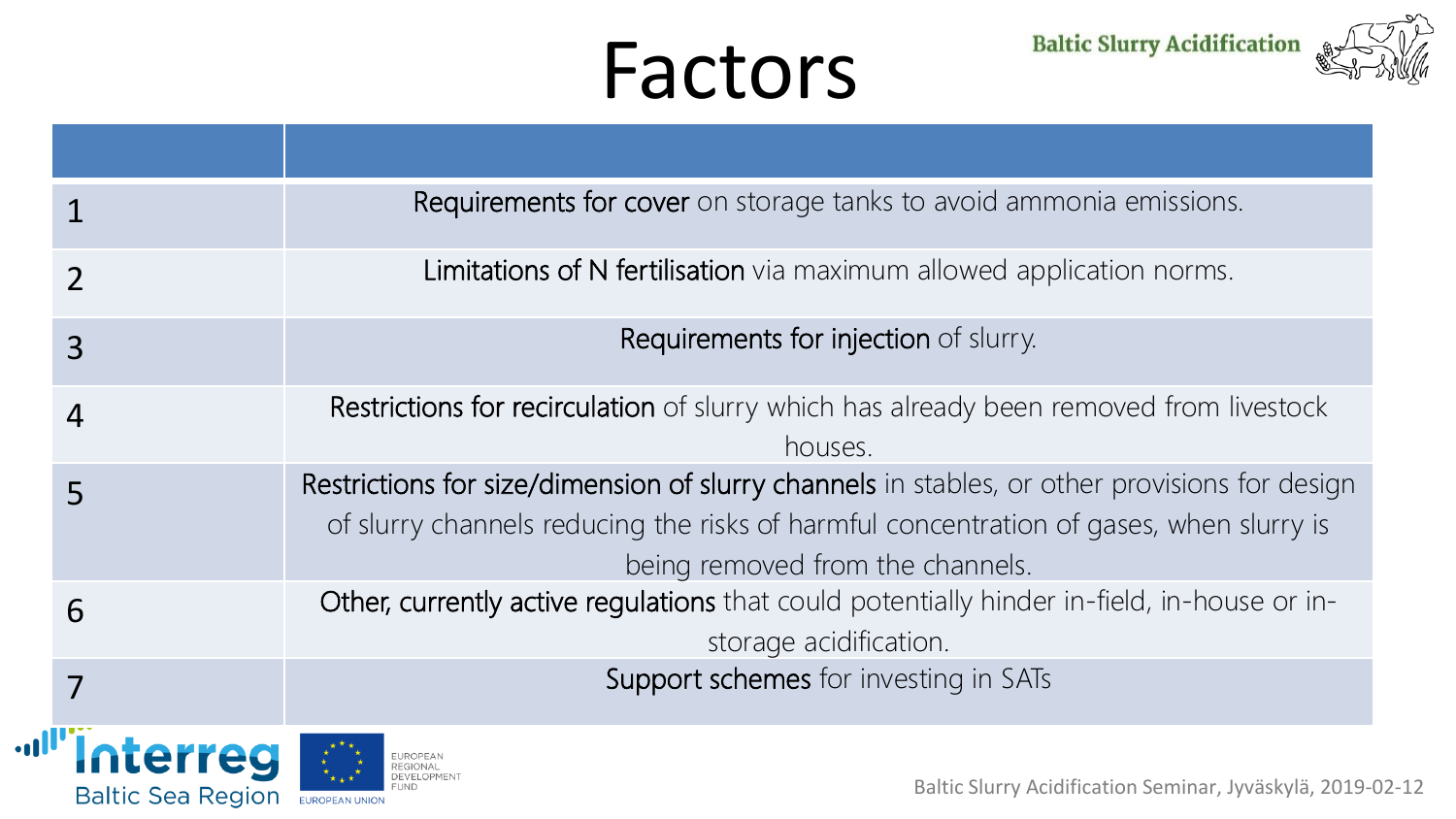### Results

**Baltic Slurry Acidification** 



| <b>Ranking</b> | Country        | <b>Score</b> |
|----------------|----------------|--------------|
| 1              | <b>Denmark</b> | 8.2          |
| $\mathbf{2}$   | Finland        | 7.8          |
| 3              | Germany        | 4.6          |
| 4              | Sweden         | 4.4          |
| 5/6            | Latvia         | 4.0          |
| 5/6            | Estonia        | 4.0          |
| 7/8            | Poland         | 3.2          |
| 7/8            | Lithuania      | 3.2          |
| 9              | Russia         | 2.6          |
| 10             | <b>Belarus</b> | 2.0          |

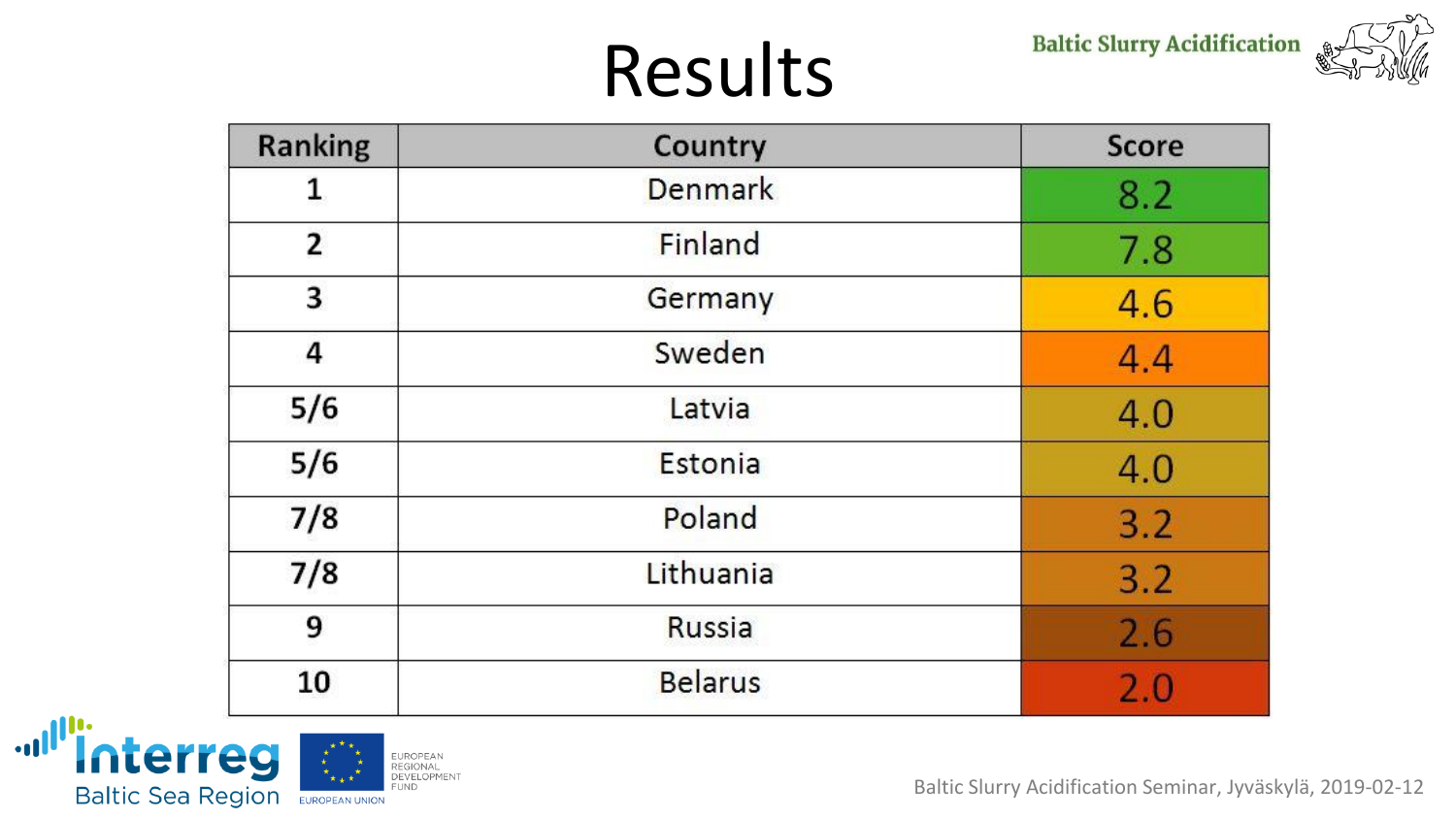**Baltic Slurry Acidification** 



### ... the same results on a scale



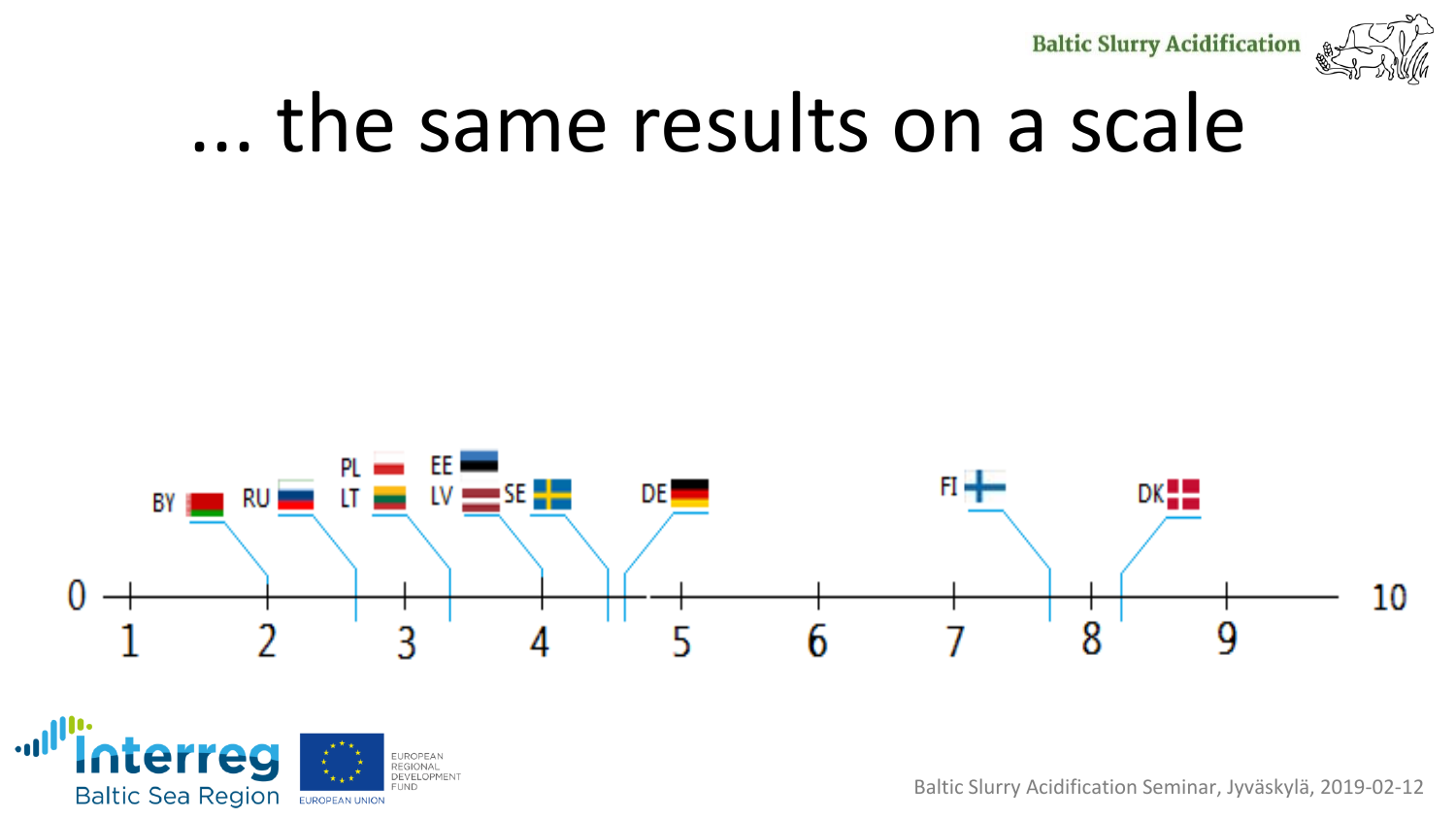

## *Main legislative bottlenecks*

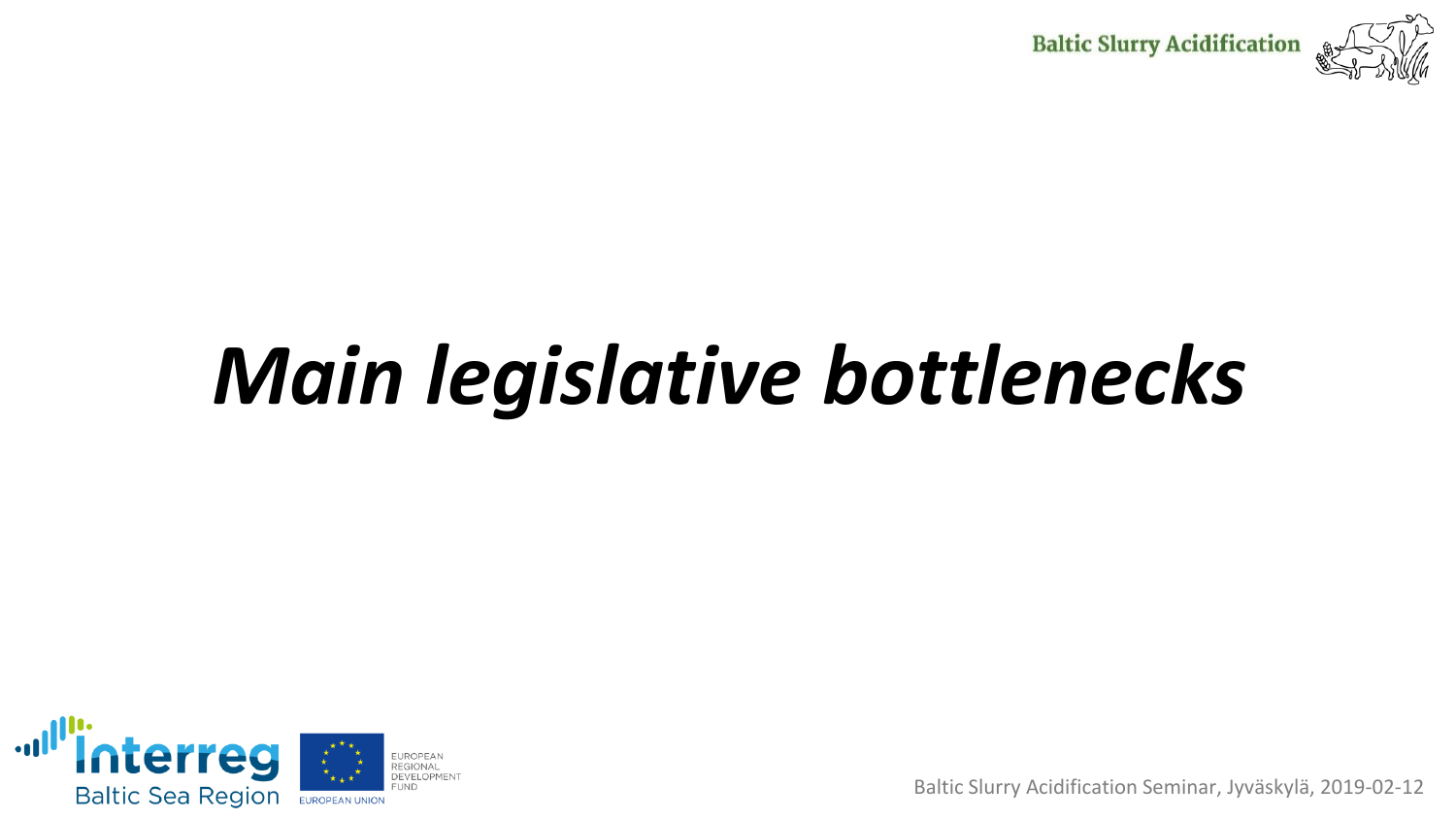**Baltic Slurry Acidification** 



## **Maximum N norms**

- Apart from 170kg N/ha of organic fertilizer, some partner states (BY, RU) don't have any overall N norms.
- In LV, LT, EST, PL these overall norms are rather high.

#### Farmers in these states are not interested in using the available nitrogen more efficiently.

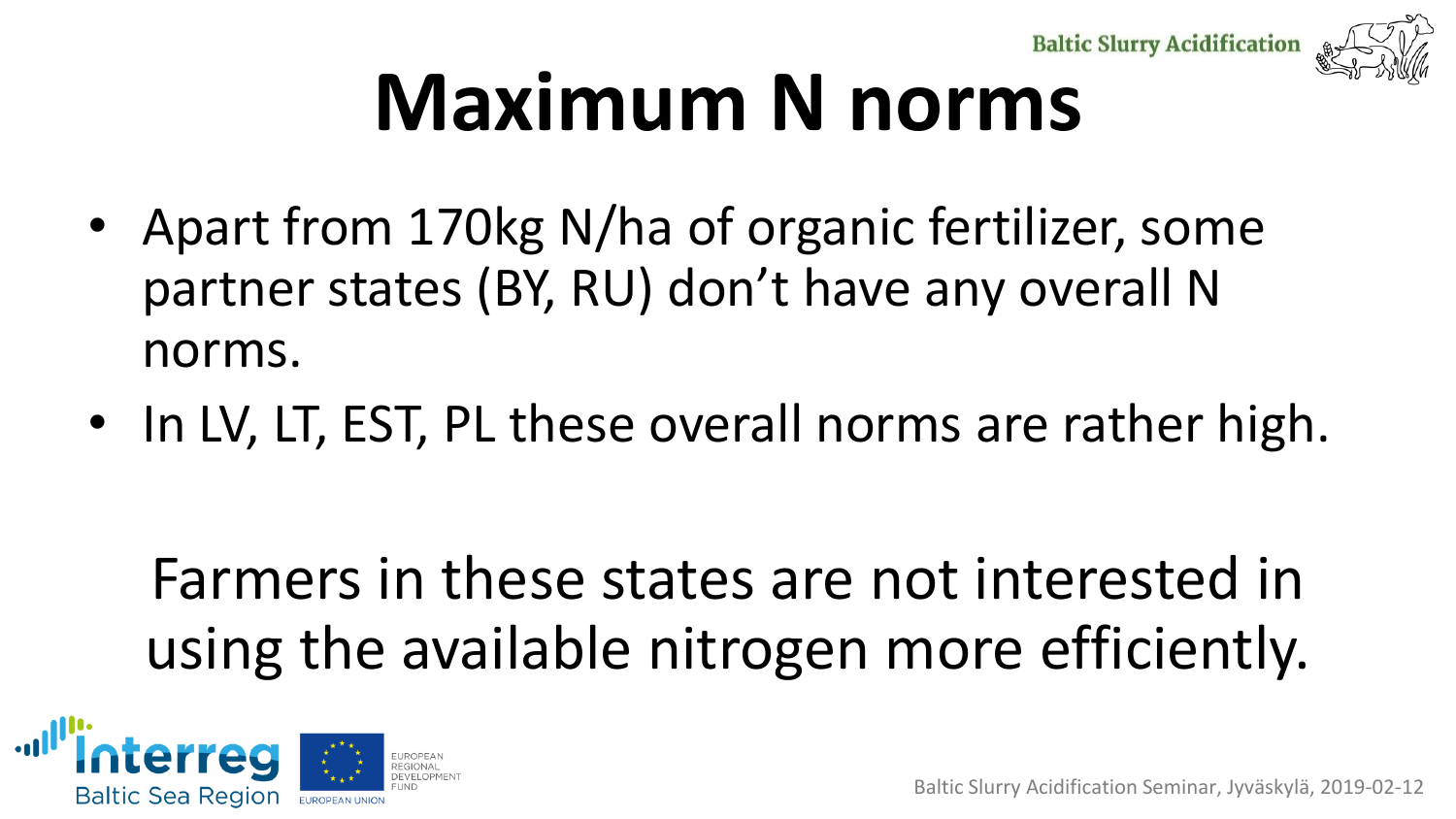## **Cover on storage tanks**

*SATs could potentially become as an alternative to solid cover, since it reduces emissions, and is ''cheaper'' than solid cover.*

• However, solid cover is required in NVZ farms in Denmark, and in some cases also in Germany.

In other states the cover is not required or natural crust layer is accaptable, which doesn't make SATs more

favorable.

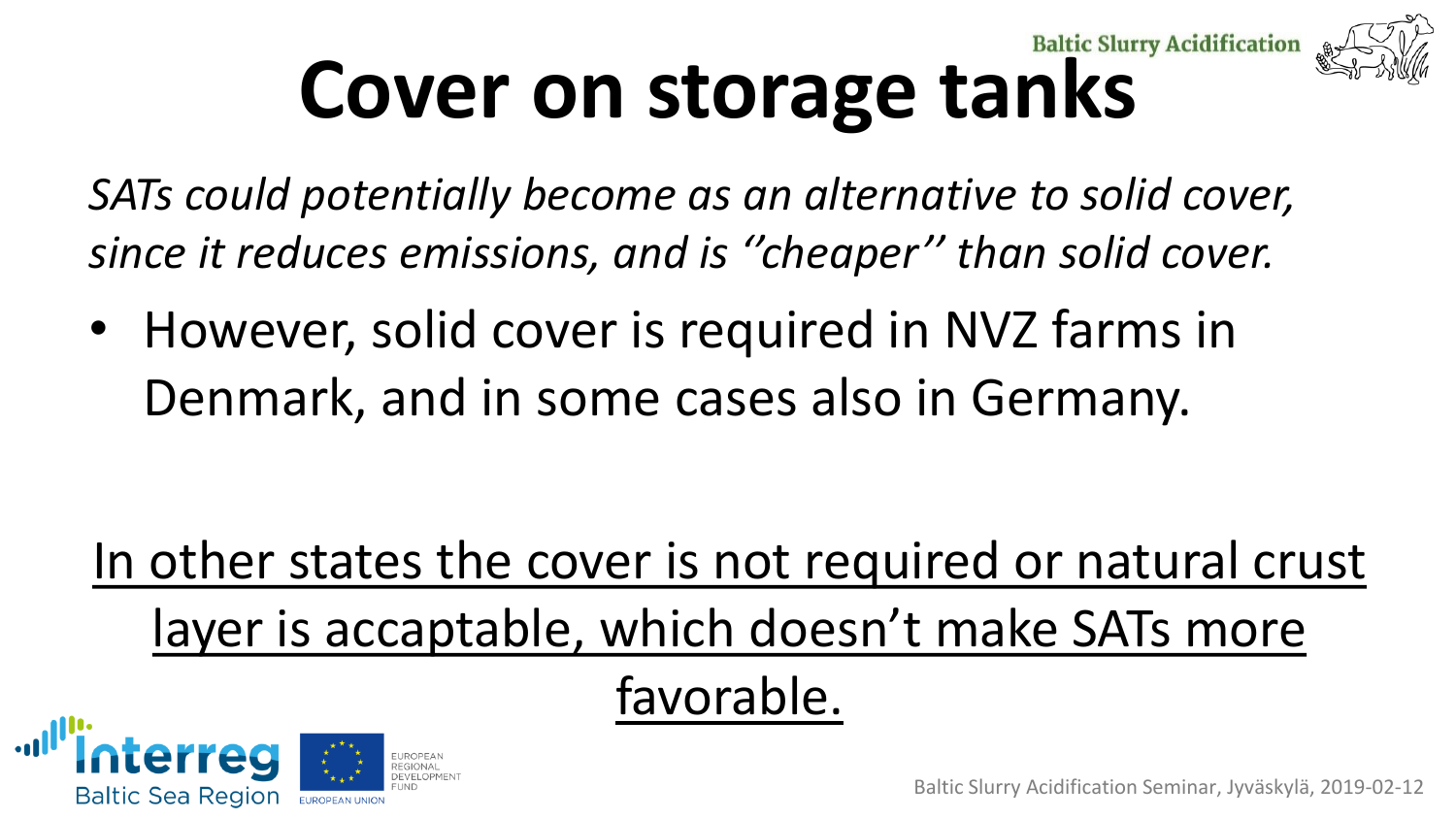**Baltic Slurry Acidification** 



### Individual bottlenecks **Sweden**

• Sweden has a regulation related to concentration of harmful gasses in stables, which **could potentially hinder the in-house acidification**.

#### **Germany**

- Currently it is not possible to store slurry with chemical additives, including sulfuric acid.
- This makes the **in-house and in-storage acidification not possible**.
- However, German authorities are open for discussion about this point in their legislation.